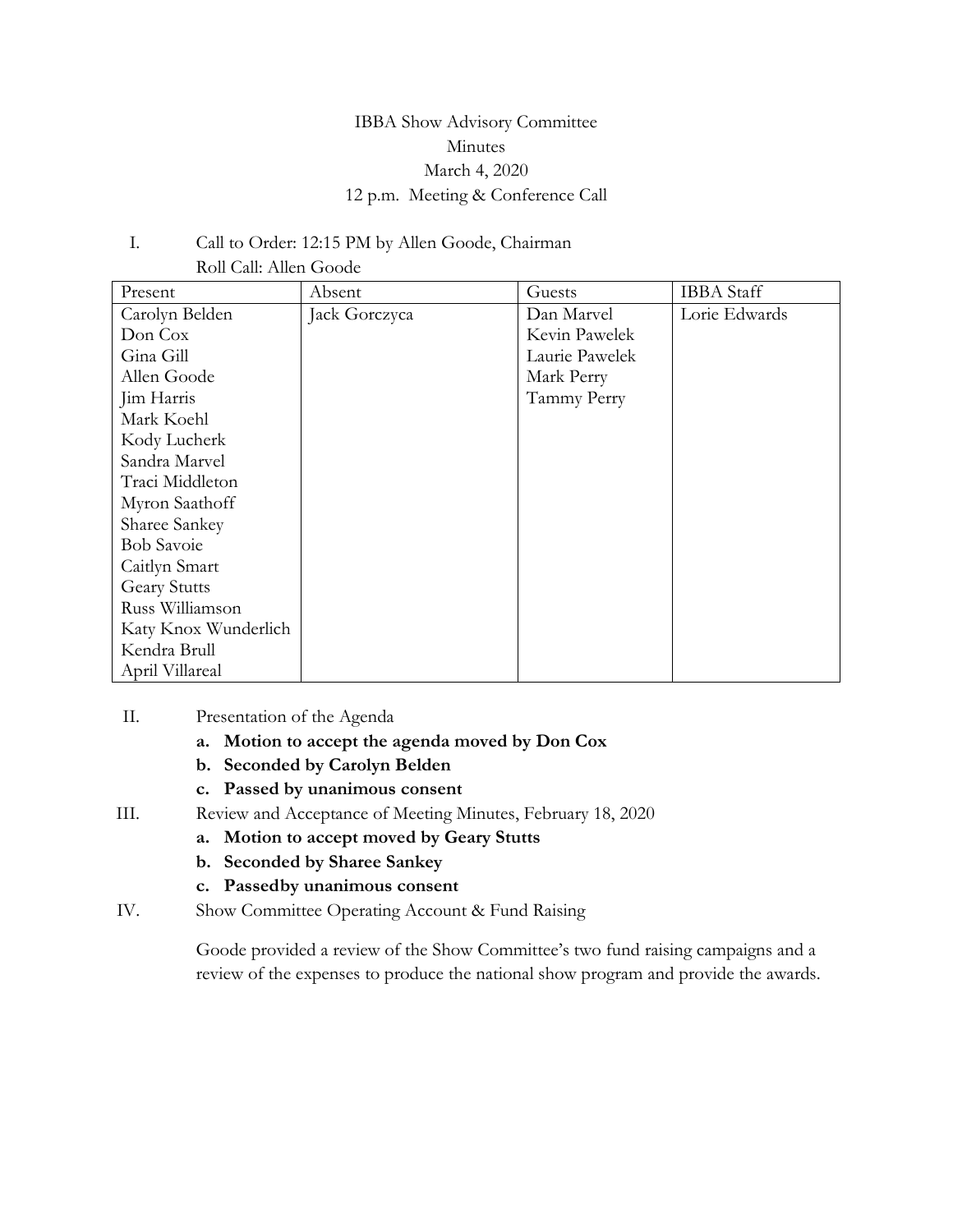| Capital Campaigns         |                 |
|---------------------------|-----------------|
| Quilt                     | \$ 6,500.00     |
| Be A Champion             | \$14,100.00     |
|                           | \$20,600.00     |
|                           |                 |
| Program                   |                 |
| Production                | \$.<br>1,368.50 |
| Printing                  | \$2,036.19      |
|                           | Ś.<br>3,404.69  |
|                           |                 |
| Awards                    |                 |
| Banners                   | \$<br>2,378.32  |
| <b>Trophies</b>           | \$.<br>5,687.33 |
|                           | \$<br>8,065.65  |
|                           |                 |
| <b>Runner Up Platters</b> | \$<br>748.08    |
|                           |                 |
| Total                     | \$12,218.42     |

### V. Old Business

a. Review of Ultra Black and Ultra Red Participation Numbers

Goode presented a review of the history of showing UltraBlack and UltraReds. It was approved in 2014, to begin in 2015 with a three-year introductory period requiring a 30 head per year be shown by the end of this period. In 2018, an additional three-year period was provided. Appendix A charts the number of entries per show during the 2019 – 2020 show year. A review of the Ultra participation reflects 46 head shown thru January. There are over 25 head of Ultra's entered in Houston.

Discussion followed about the slow pace of growth in Ultras. It was asked and advised to publish the timeline for assessment of Ultra's participation.

b. Naming of the Herdsman of the Year Awards –

Goode presented the recollections brought up Mark Koehl at the February  $18<sup>th</sup>$ meeting of the naming of the Herdsman of the Year awards. A review of previous meeting minutes reflected that in February 2014 there was a discussion of honoring and naming the award that year. However, the minutes do not reflect a motion to permanently do so.

The Committee did not take any further action.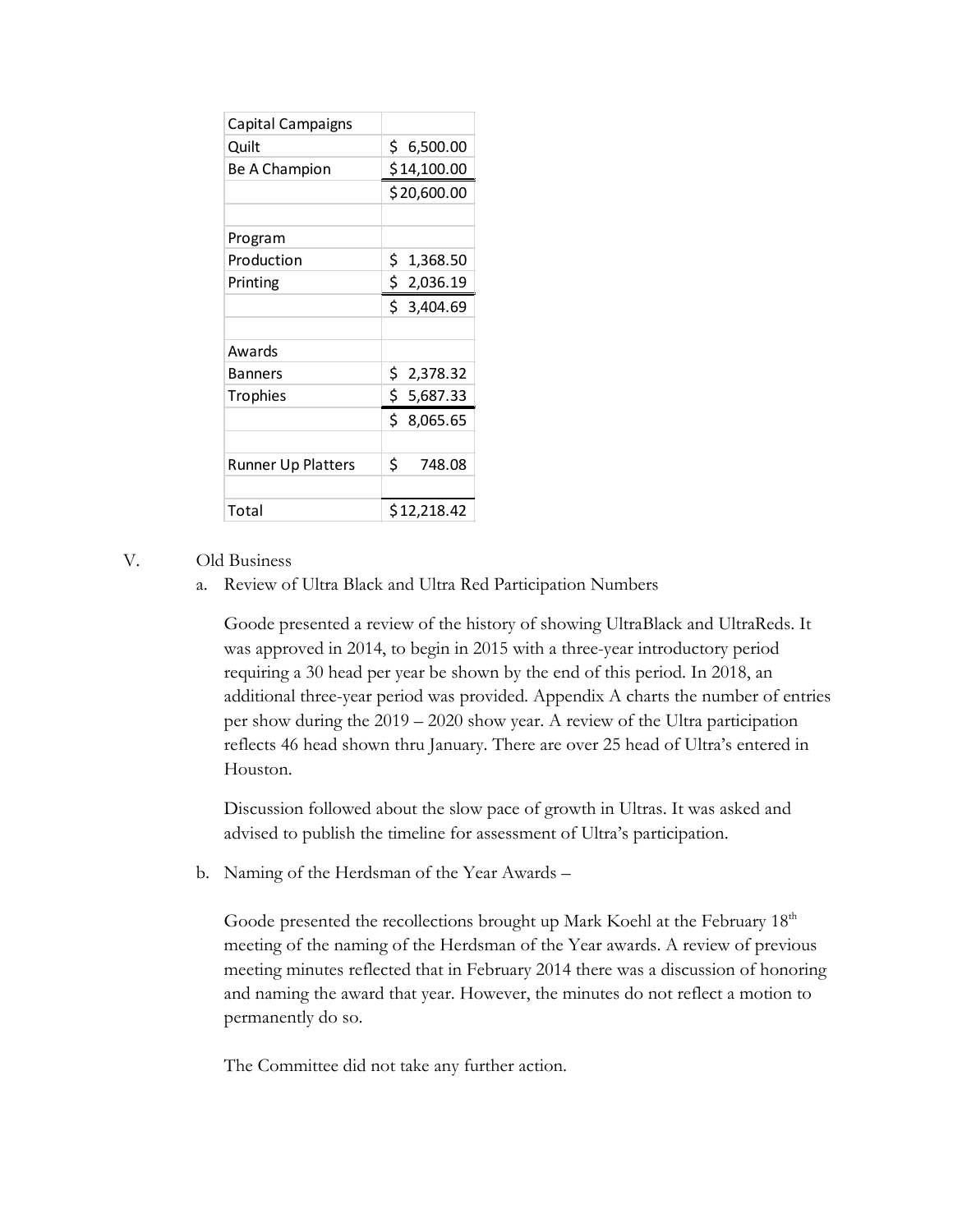c. Judge Selection and Voting

Goode presented the slate of judge candidates nominated at the February  $18<sup>th</sup>$ meeting. Selection was conducted by ballot. The results for the 2020 – 2021 Show Year are:

- 1. Mr. Bill Cawley, IBBA National Show @ the Houston Livestock Show & Rodeo
- 2. Mr. Ed Baranowski, The Brangus Futurity
- 3. Mr. Lee Pritchard, The Western National @ the Oklahoma State Fair
- 4. Mr. Shane Bedwell, The National Show of Merit @ the State Fair of Louisiana
- 5. Mr. Doug Pearce, The IBBA Texas Invitational
- 6. Mr. Stewart Watkins, First Alternate
- 7. Mr. Cary Crow, Second Alternate
- d. 2020 2021 Show Committee Applications and Structure

Goode reviewed the committee structure approved at the February 18<sup>th</sup> committee meeting.

- IBBA members interested in serving on the Show Committee must apply through the IBBA Committee Application Process
- Committee members will serve three-year terms, and must come off for one year after their term before applying again.
- The Committee will be comprised of 15 members
- To determine the new terms, once the 2020 Committee is determined, the members will draw numbers of 1, 2 and 3 to randomly determine the number of years they will serve initially in this structure.
- After completing their term, committee members must wait one year before reapplying.
- e. Herdsman of the Year

Sandra Marvel reported that she has reviewed the ballots of eligible candidates to be voted on. Voting will be processed on Thursday afternoon during bull weigh in.

- VI. New Business
	- a. American Royal Livestock Show

Sharee Sankey presented that the Manager of the American Royal, Glenn Alan Phillips has expressed interest to host a IBBA Open Show when their new facilities are open in 2021.

b. 2020 World Brangus Congress; Corrientes, Argentina; April 15<sup>th</sup> – 24<sup>th</sup>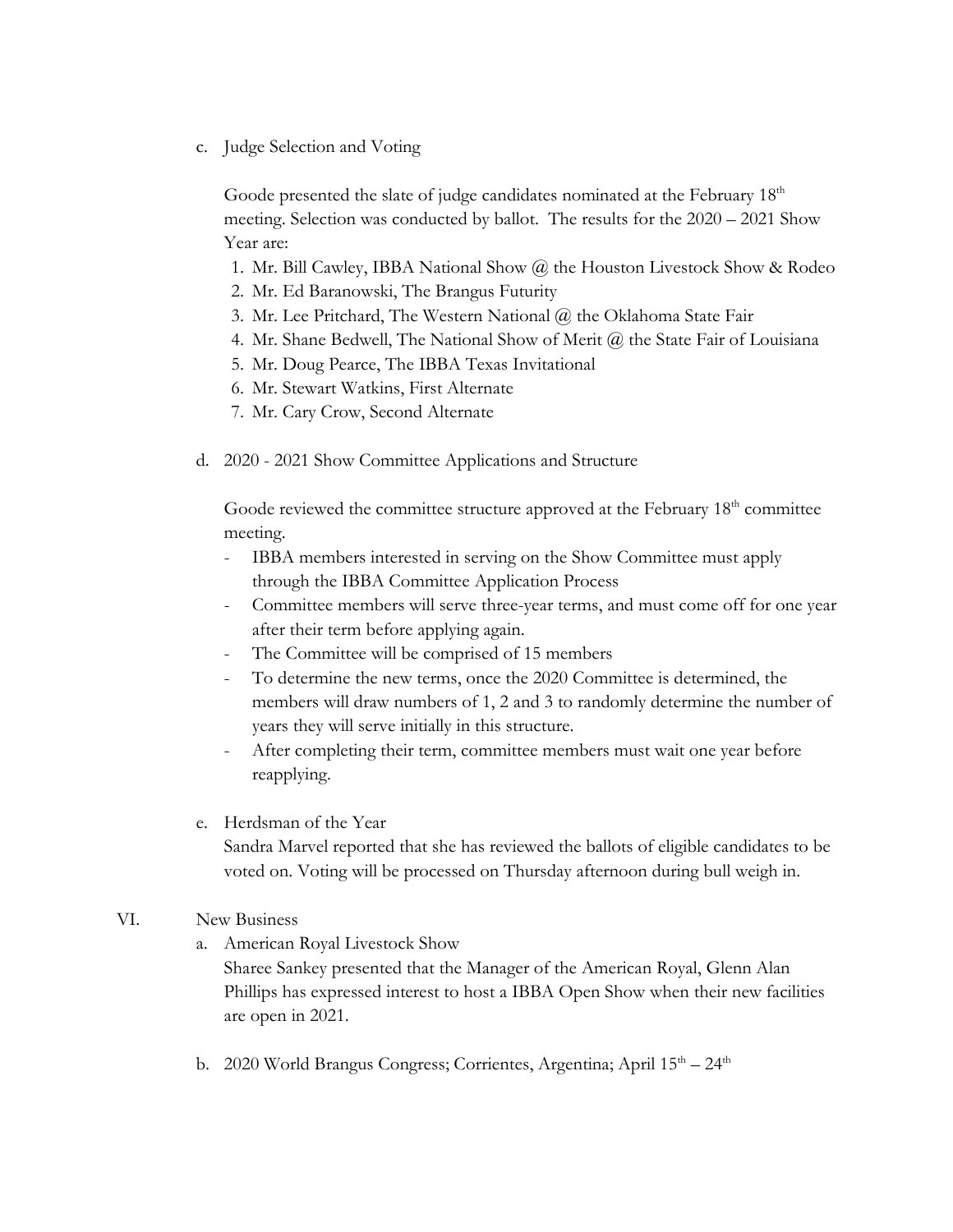Goode drew the committee's attention to the dates of the World Brangus Congress to be hosted by Argentina in April.

- c. Additional New Business
	- i. Stalling arrangements at the HLSR.

It was discussed that the stalling assignments for the IBBA National Show this year are not ideal. Being split between two sections is not conducive to the presentation we want to have in the barn and the location of some of the exhibitors next to other species is not ideal. Goode and Lorie Edwards said this will be addressed with HLSR management.

- VII. The National Show Schedule and Committee assignments were reviewed.
- a. Schedule

Wednesday, March 4th

- 12 2 p.m. Show Committee Meeting, 12-2 p.m., Lunch served
- 3 -5 p.m. Check in Females in the stalls

Thursday, March 5th

- 11 a.m. Bull Check in, weigh and measure
- 1 p.m. IBBA Annual Membership Meeting
- 4 p.m. Show Exhibitors Social

Friday, March 6th

- 8 a.m. National Bull Show

Saturday, March 7th

- 8 a.m. National Female Show
	- 1. Drawing of the *Quilt of Brands*
	- 2. Presentation of the *Herdsman of the Year*
	- 3. Presentation of the *Lifetime Achievement Award*
	- 4. Presentation of Judge's award
- 7 p.m. Presentation of the Show Animals of the Year
- b. Houston Ethics and Check in Committee's
	- i. Ethics Committee
		- Mark Koehl
		- Myron Saathoff
		- **Geary Stutts**
	- ii. Female Check In
		- Team A
			- Gina Gill
			- Sandra Marvel
			- Jim Harris
			- Lori Edwards
		- Team B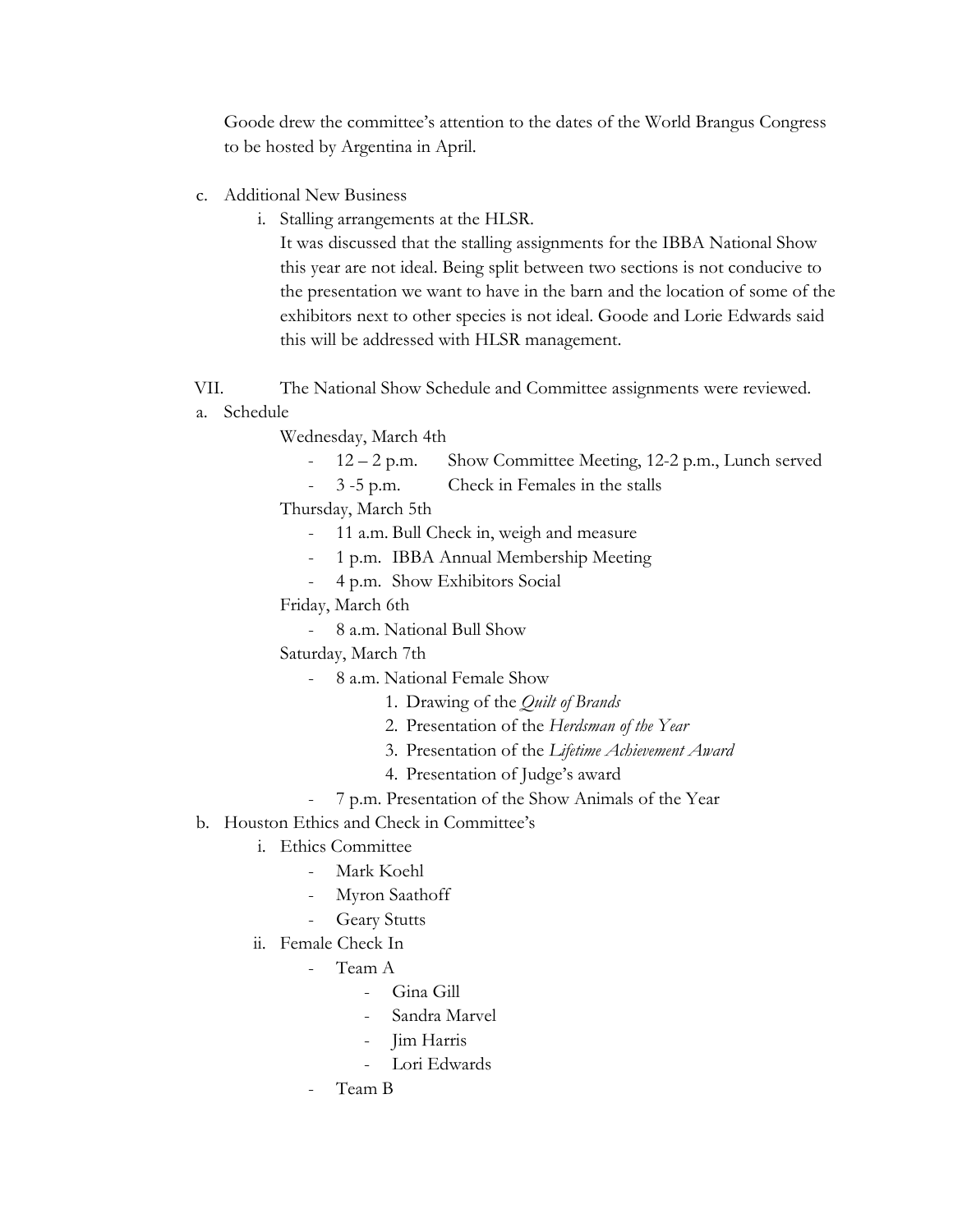- Russ Williamson
- Katy Knox Wunderlich
- Mark Koehl
- Allen Goode

#### iii. Bull Weigh, Measure and Check In

- Myron Saathoff
- Sharee Sankey
- Caitlynn Smart
- Jim Harris
- Lori Edwards

### VIII. Adjourned at 2:15 p.m.

- **Moved by Geary Stutts**
- **Seconded by Myron Saathoff**
- **Passed by Unanimous Consent**

#### **2019 – 2020 Show Committee Members**

Chairman, Allen Goode Carolyn Belden Don Cox Gina Gill Jack Gorczyca Jim Harris Mark Koehl Kody Lucherk Sandra Marvel Traci Middleton Myron Saathoff Sharee Sankey Bob Savoie, Callie Scott Caitlyn Smart Geary Stutts Russ Williamson Katy Knox Wunderlich IJBBA Board Liaisons Kendra Brull April Villareal IBBA Lori Edwards, Show Coordinator Dr. Darrel Wilkes, Executive Vice President